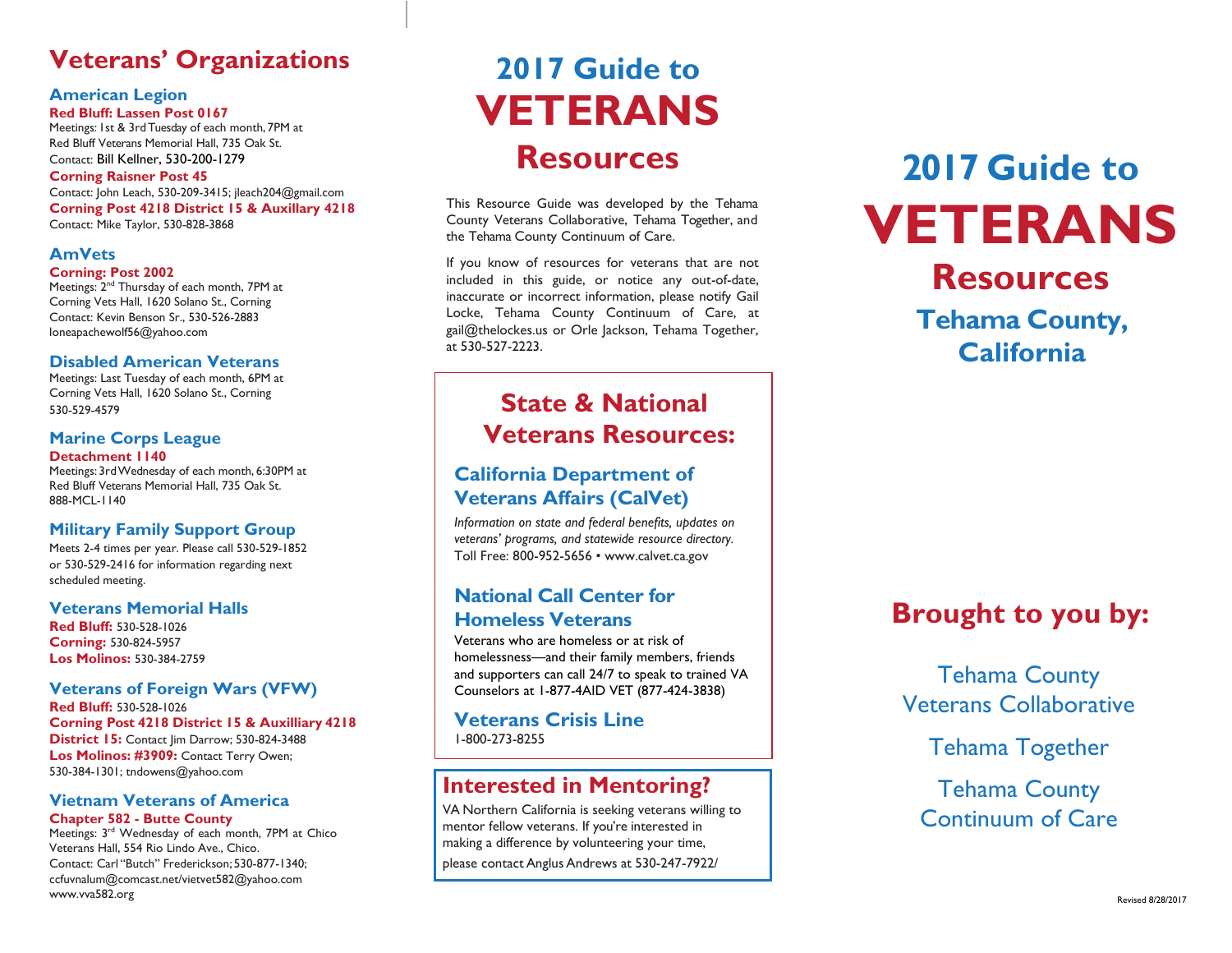# **Resources for Tehama County Veterans**

## **CalVet Veterans Home of Redding**

*Housing for veterans age 55 and above, disabled veterans and veterans that are homeless and needing long-term care. Located in Redding.* Call (530) 224-3800 or Toll-Free: 800-952-5626

#### **DLB Ranch**

*Equine Assisted Therapy for Veterans with PTSD.* Contact Jim Busher, 415-847-1233 or Joni Maggini, 530-347-9902 Visit www.DLBRanch.org

#### **Employment Development Department**

*Job search assistance for veterans, employer incentive program for employers hiring veterans* Contact Thomas Johnson[; thomas.johnson@EDD.ca.gov](mailto:thomas.johnson@EDD.ca.gov)

#### **Faith Works inTehama County**

*A coalition of churches cooperating across denominational lines to provide ministry to low income individuals and families.* Contact: Pastor Dave Lamberson[; pathdave@sbcglobal.net](mailto:pathdave@sbcglobal.net)

#### **Home Again K9s for Vets**

*Assists Veterans train dogs from Obedience through Service Level based upon need for better quality of life.* Contact: Candy Carlson[; kmucarlson@gmail.com](mailto:kmucarlson@gmail.com)

#### **Legal Services of Northern California**

*Provides legal assistance to seniors by appointment at the Red Bluff Community/Senior Center.* Contact Cory Turner at 1-800-345-9491

#### **Missing in America Project**

*The purpose of the MIA Project is to locate, identify and inter the unclaimed cremated remains of American veterans, providing honor and respect to those who have served this country by securing a final resting place for these forgotten heroes.* Visit [www.miap.us](http://www.miap.us/) or call Rick Proietti, 530-347-5445

## **Northern California Veterans Cemetery**

*Located in Igo, California;* Call 530-396-2429

### **Marine Corp League Honor/Color Guard**

*Honor and color guard services services for veterans from any branch of service. Red Bluff, Los Molinos, Corning and at Igo cemetery.* Buddy Male; 530-528-8813[; csillman@aol.com](mailto:csillman@aol.com)

## **Operation Heal Our Patriots**

*Retreats for wounded military heroes & their spouses to focus on healing & marriage at an Alaskan Lodge.* Visi[t www.samaritanspurse.org](http://www.samaritanspurse.org/education-2/about-) [/education-2/about-](http://www.samaritanspurse.org/education-2/about-) operation-heal-our-patriots/

## **Tehama County Gleaners**

*Food Bank; Distributes USDA Commodities (surplus food) for Tehama County residents with low incomes* 530-529-2264[, tcfb@tcfb.net](mailto:tcfb@tcfb.net)

## **Tehama Co. Honor/Color Guard**

*Memorial ceremony services for servicemembers.* Clark Sillman; 530-528-1026[; csillman@aol.com](mailto:csillman@aol.com)

## **United States Dept. of Agriculture (USDA)**

*The Farm Service Agency (FSA) and Natural Resources Conservation Service (NRCS) can provide technical and financial assistance to beginning first time veteran farmers. Contact Ruth Ford FSA County Executive Director 530-527-3013 EXT 5169 or Larry Branham NRCS District Conservationist 530-527-3013 EXT 5176.*

#### **VA Northern California Health Care System**

#### *Chico Outpatient Clinic:* 280 Cohasset Road, Chico, CA 95926; 530-879-5000 *Redding Outpatient Clinic:*

351 Hartnell Avenue, Redding, CA 96002; 530-226-7555

*Medical Foster Home:* Natasha Hiltz, 916-640-8451 *Home Based Primary Care:*

Michael Anjola, 530-247-7910 *Community Nursing Home:*

Susan Wagner-Salanti, 530-247-7927[, Susan.Wagner-](mailto:Susan.Wagner-Salanti@va.gov)[Salanti@va.gov](mailto:Susan.Wagner-Salanti@va.gov) *Homemaker/Home Health Aide:*

Eric Nelson, 530-879-5034 *Homeless Outreach Program:*

Bobby Walden, 530-899-6331 *Mental Health Intensive Care Management:* Deb Ernst – 530 -247-7918

*Caregiver Support Program:*

Anglus Andrews – [anglus.andrews@va.gov](mailto:anglus.andrews@va.gov) Patty Gomez – 530-247-7922

## **Veterans Justice Outreach**

*Outreach, assessment and case management for justiceinvolved Veterans in local courts and jails and liaison with local justice system partners. Located in Mather, CA.* Contact Kimberly Higgins; [kimberly.higgins2@va.gov](mailto:kimberly.higgins2@va.gov)

## **Veterans Resource Center**

*Veterans Resource Center offers housing and homeless prevention assistance to income qualifying veterans. Veterans Resource Center refers clients to our community partners to receive other benefits such as Alcohol & Drug Treatment, PTSD, TBI and VA Benefits. A VRC Case Manager is in Tehama County two days per month to meet with local veterans. Contact VRC by phone to make an appointment or to discuss your individual needs.* Contact: Michelle Alexander; (530) 223-3211

## **Voices for Vets**

*Assistance for veterans with navigating the medical care system. Meets 2nd Tuesday of each month in Chico.* Contact Joe Gist; [simplyjoegist@hotmail.com](mailto:simplyjoegist@hotmail.com)

## **Veteran's Services Office - Tehama County**

*Tehama County Veteran ID Cards, Connection to free TRAX bus passes for Veterans, Assistance with obtaining DD Form 214, Assistance with application/eligibility and information about: Compensation for Service-Connected Disabilities, Pension for Non-Service Connected Disabilities, Medical Treatment at a VA Hospital (Application and Information), Education Benefits and VAHome Loans.*

*Website[: http://www.co.tehama.ca.us/gov](http://www.co.tehama.ca.us/gov-)departments/veterans-services*

*Red Bluff Office (Main): 444 Oak St., Room C, Red Bluff 530-529-3664* Office Hours - 8AM - 4PM, Monday - Thursday

*Corning:* Veterans Memorial Hall, Tuesdays 9-11 AM

Los Molinos: 7883 Highway 99 East, 1st & 3rd Mondays 9-11 AM

#### **211 Tehama**

*Information and referrals for service providers in Tehama County. Find the resources you're looking for online or with the assistance of a telephone attendant.*

Dial 2-1-1 or visit [www.211tehama.org](http://www.211tehama.org/)

## **Annual LIFT Event**

Annual One Day of Free Services for Veterans, Low-Income and Homeless Second Friday of November, (unless a Holiday) at Tehama County Fair Grounds, 9AM to 3PM Contact Kelly Osborne or Gail Locke – 527-5290